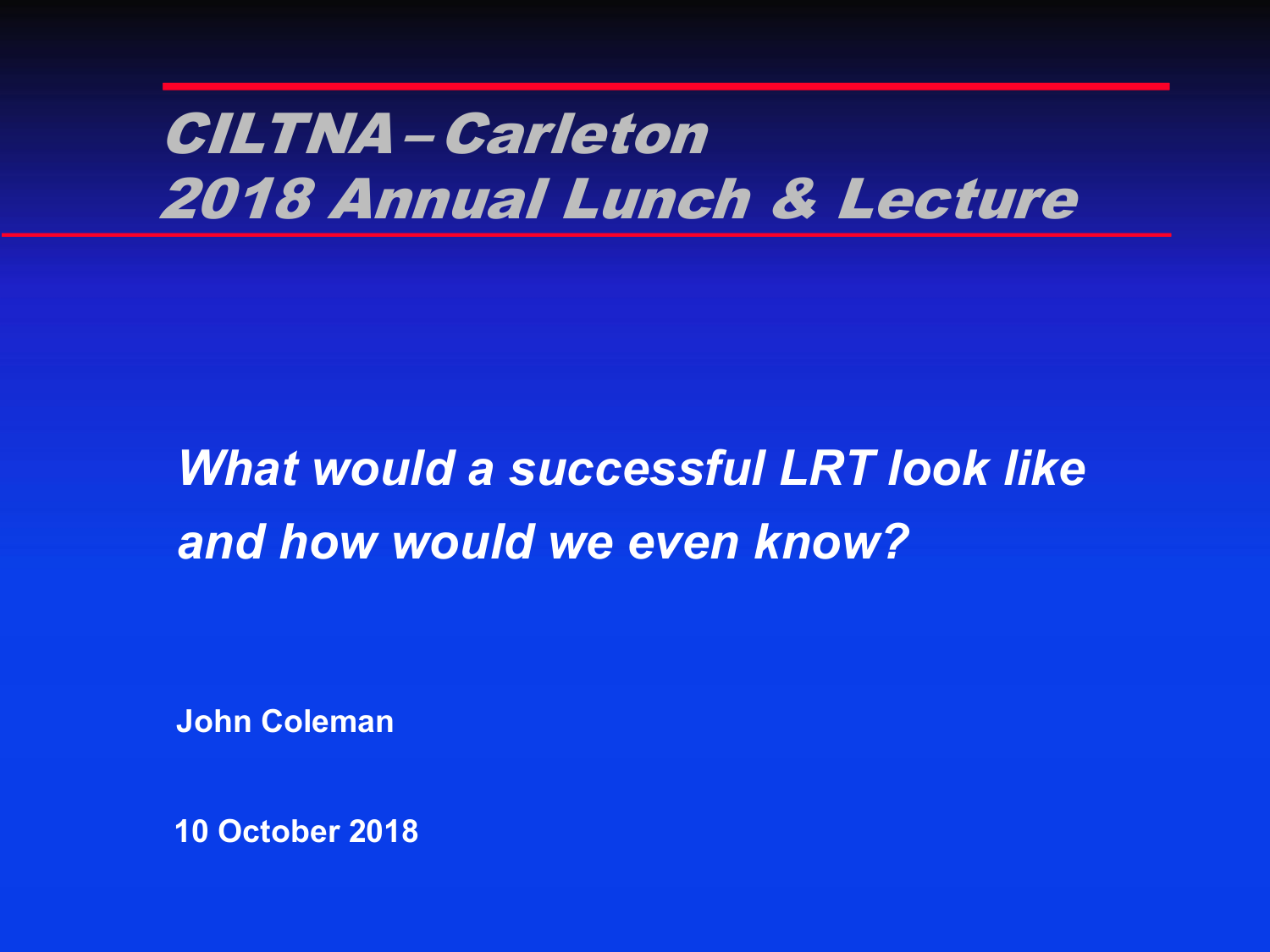*Be careful what you wish for*

# *1. Primary goal*

- **A system will optimize in direction of the primary goal**
- **No clearly-articulated primary goal**
- **Multiple goals**

**Unmanaged evolution** <sup>è</sup>

- **Solution is "transportation"** \ **primary goal is** *mobility*
- **Mobility for whom?**
	- **everyone? transit users? LRT riders only? the affluent?**
	- **travellers individually? travellers collectively?**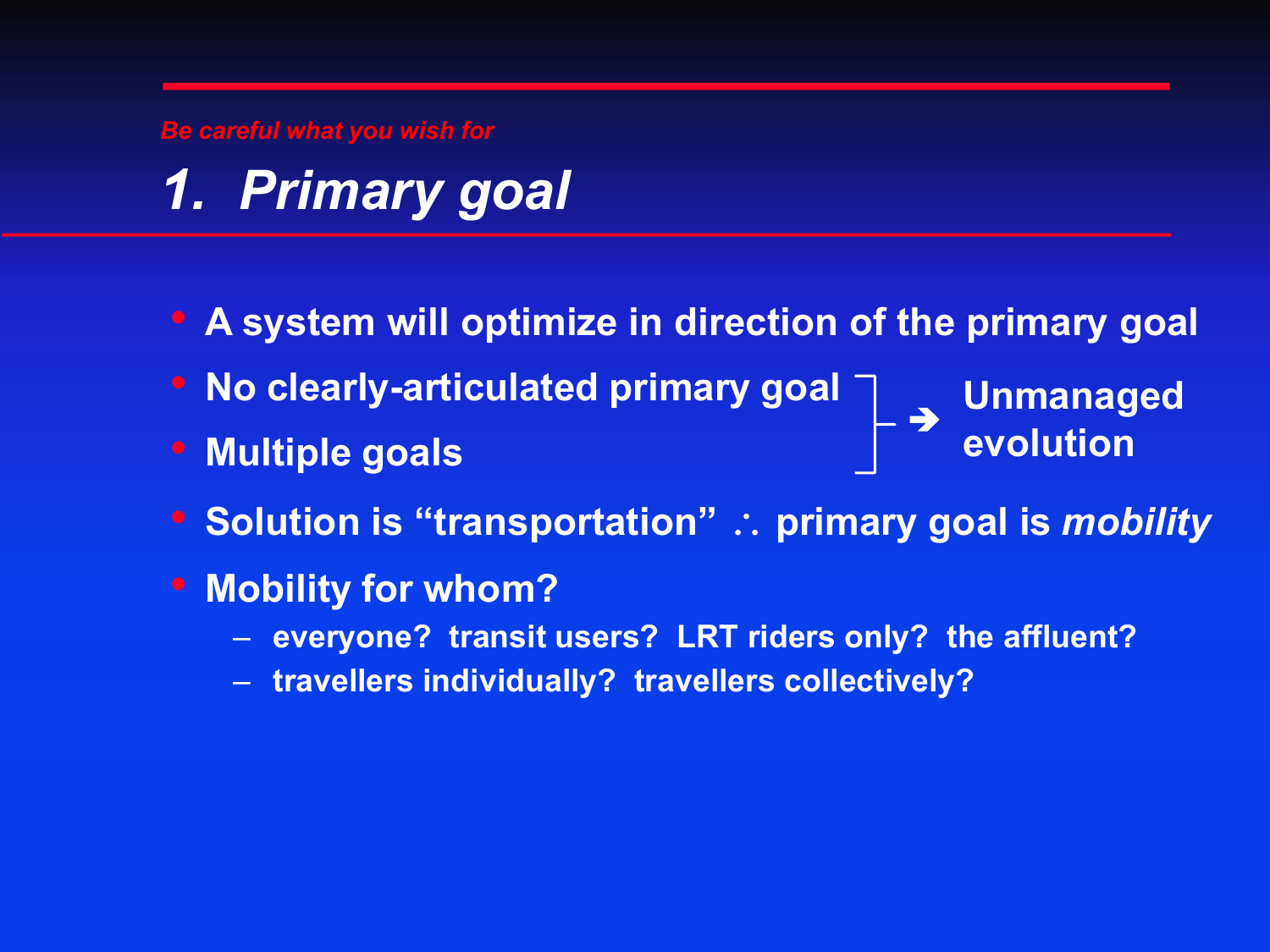*Optimization theory*



## • **Primary goal**

– **mobility**

## • **Secondary goals**

– **civic pride, de-cluttered streets, healthier citizens, safety . . .**

## • **Proxies / KPIs**

- **volume throughput, travel time, ridership, comfort, congestion, traveller costs . . .**
- **Constraints**
	- **GHGs, system cost, timing . . .**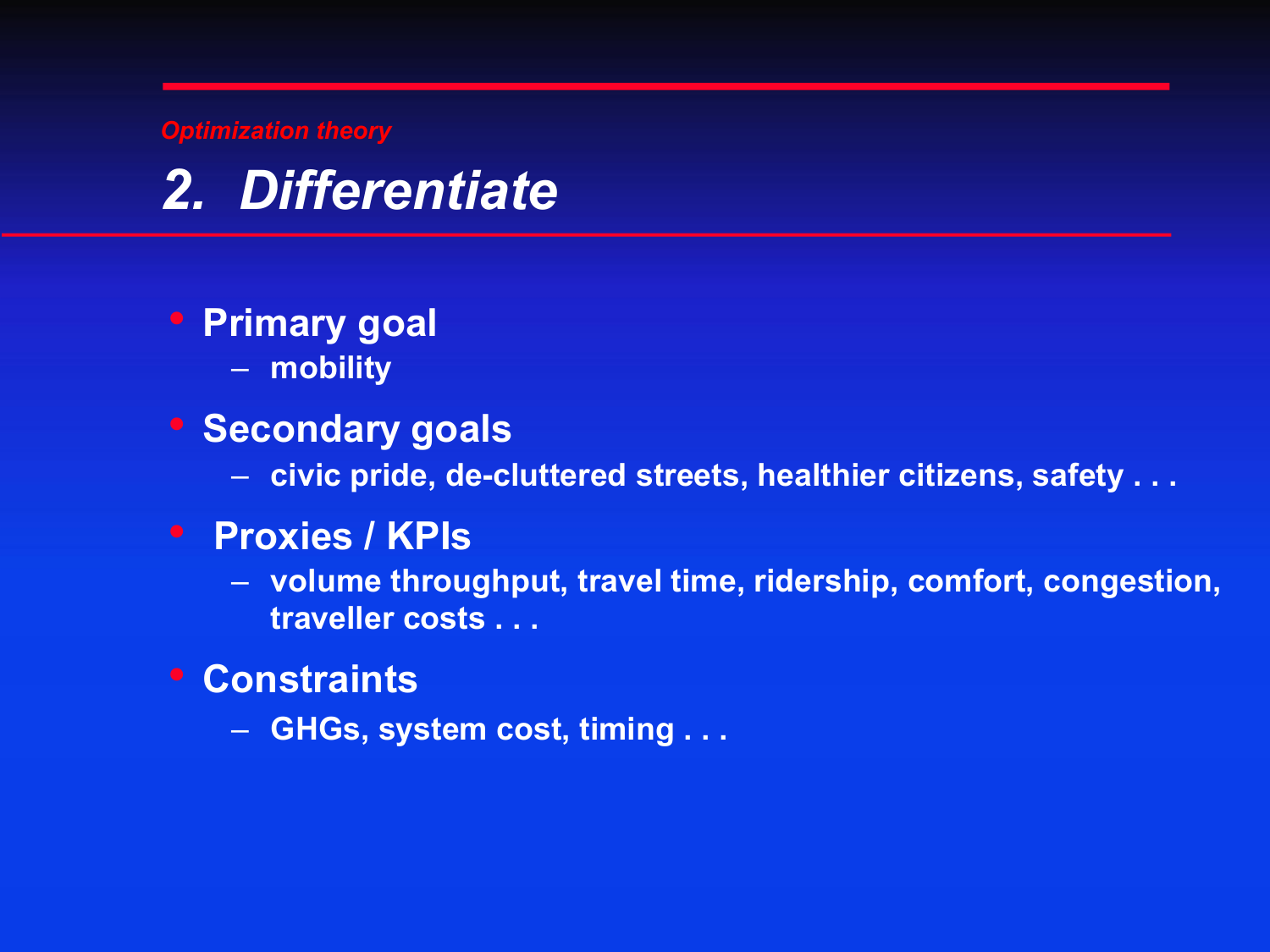*What you measure is what you get*

## *3. Sweat the metrics*

- **KPIs often not very "key"**
- **Three tests:**
	- **1. do we want** *endless amounts* **of whatever the index measures?**
	- **2. can lots of it be generated by sabotaging other desirable things?**
	- **3. is "success" built into the index?**
		- **passenger-kilometers per day?**
		- **riders per day?**
		- **minimum expected wait-time?**
		- **mean trip-time of LRT journey?**
		- **mean trip-time end-to-end?**
		- **consistency of trip-times?**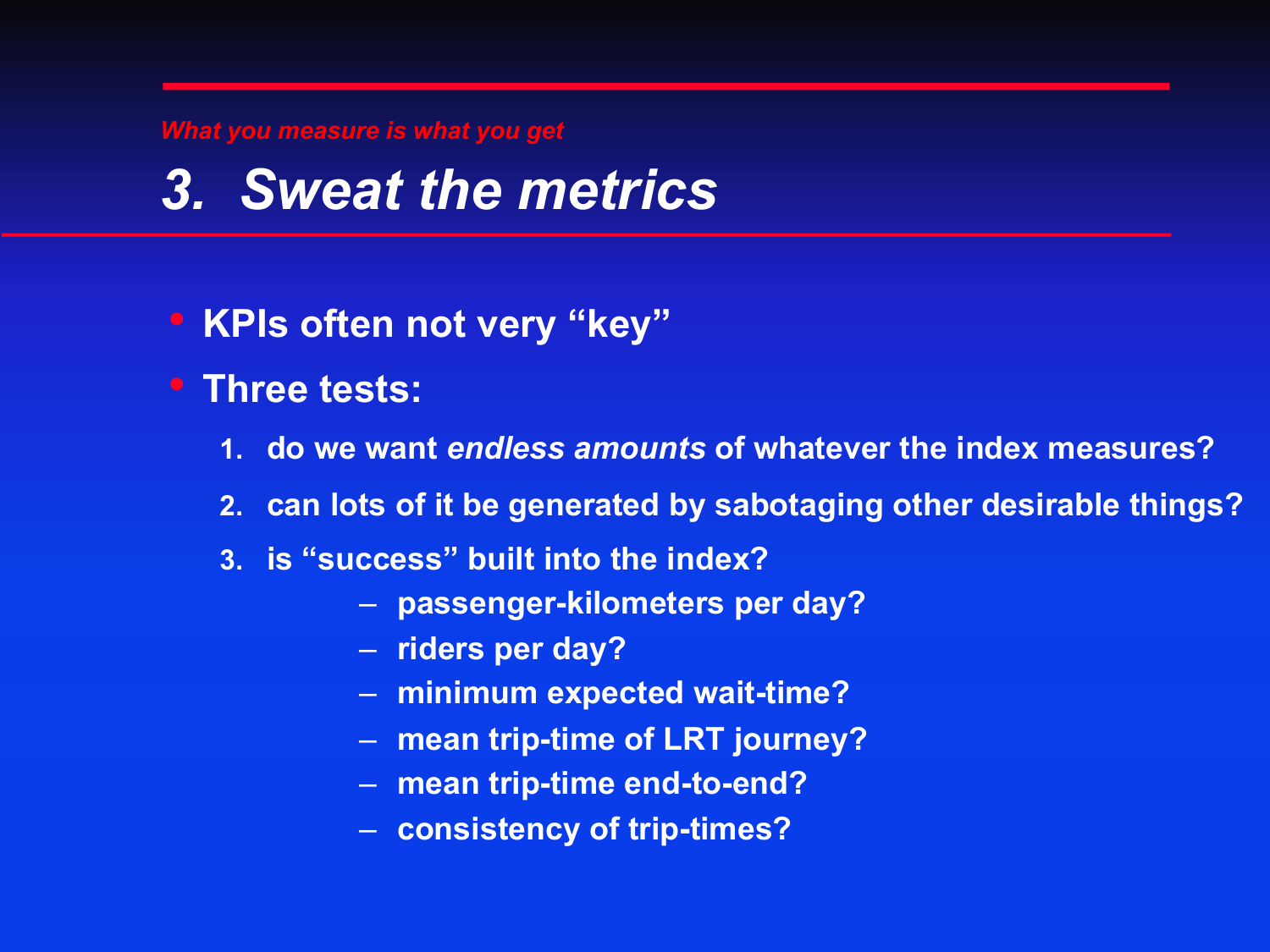#### *Betting it all on one horse?*

## *4. Complementary measures*

## • **What else is the city doing to improve mobility?**

- + **reducing demand for transportation, e.g., by zoning**
- + **setting helpful regulations, rules for connectivity to other modes**
- + **removing physical disruptions to flow**
- + **synchronizing traffic lights**
- + **reducing variation in speed limits**
- + **limiting road repairs to off-hours**
- **spending freed-up capacity on things that wipe out the gains**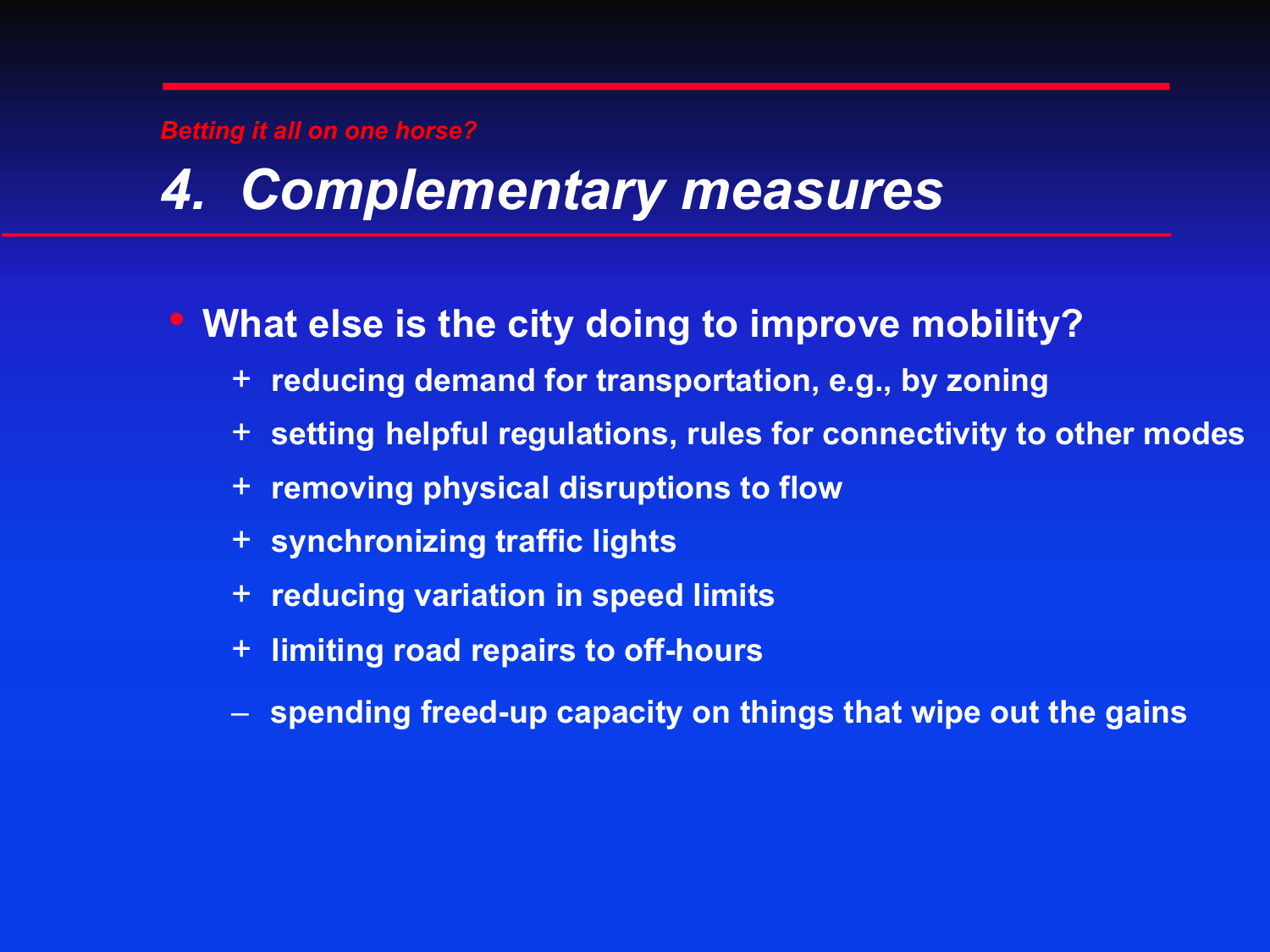#### *The phenomenon of mobility*

# *5. Dealing with physical reality*

### • **Notional throughput** *vs***. density on a traffic artery**

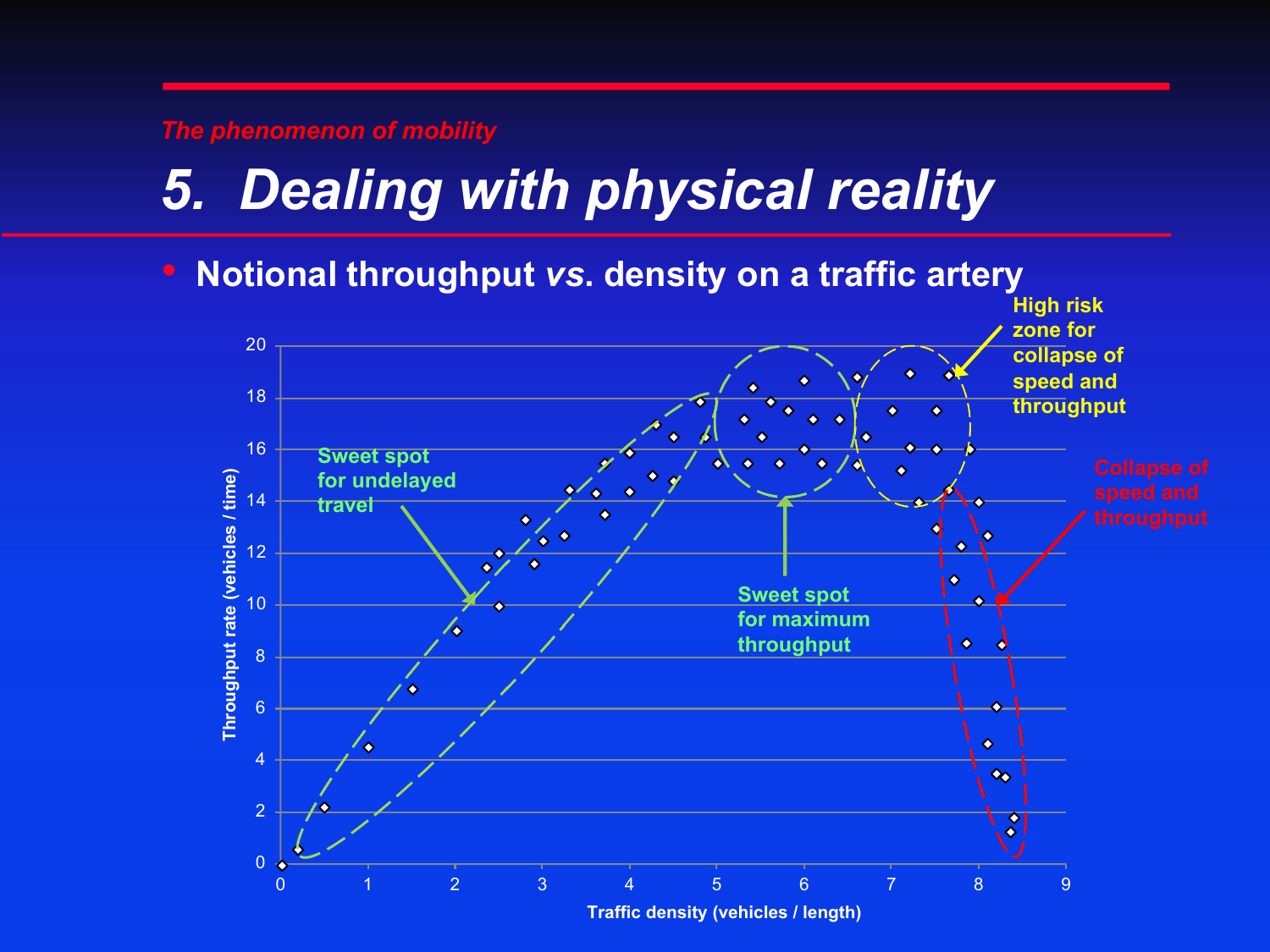*The phenomenon of mobility*

# *6. Dealing with human reality*

- **What is city's policy response to "induced demand"?**
- **What is city's policy for road tolling, congestion pricing, ramp metering?**